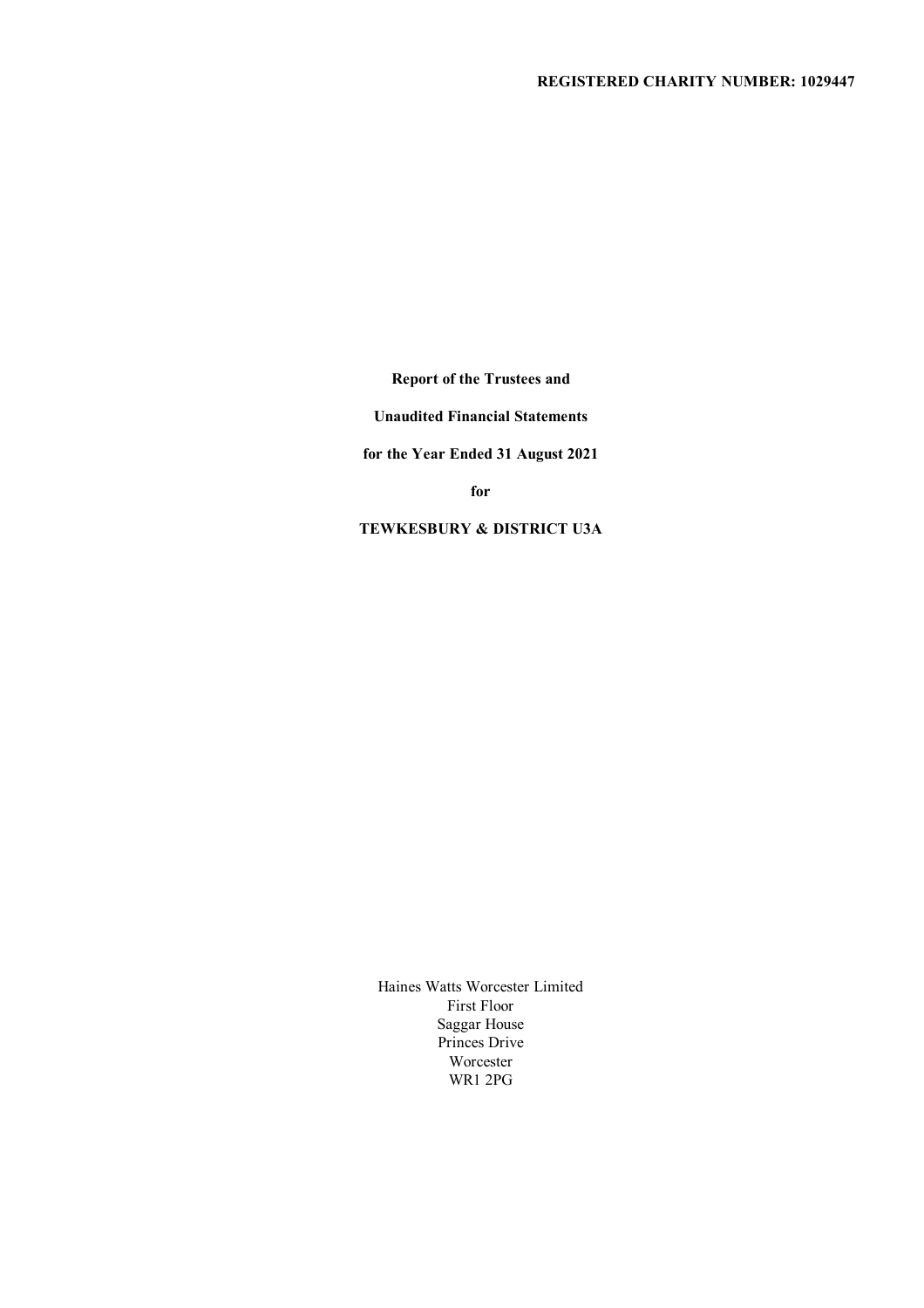**Contents of the Financial Statements for the year ended 31 August 2021**

|                                                   | Page                 |
|---------------------------------------------------|----------------------|
| <b>Report of the Trustees</b>                     | $\mathbf{1}$<br>to 3 |
| <b>Independent Examiner's Report</b>              | 4                    |
| <b>Statement of Financial Activities</b>          | 5                    |
| <b>Balance Sheet</b>                              | 6                    |
| <b>Notes to the Financial Statements</b>          | 7 to 10              |
| <b>Detailed Statement of Financial Activities</b> | 11                   |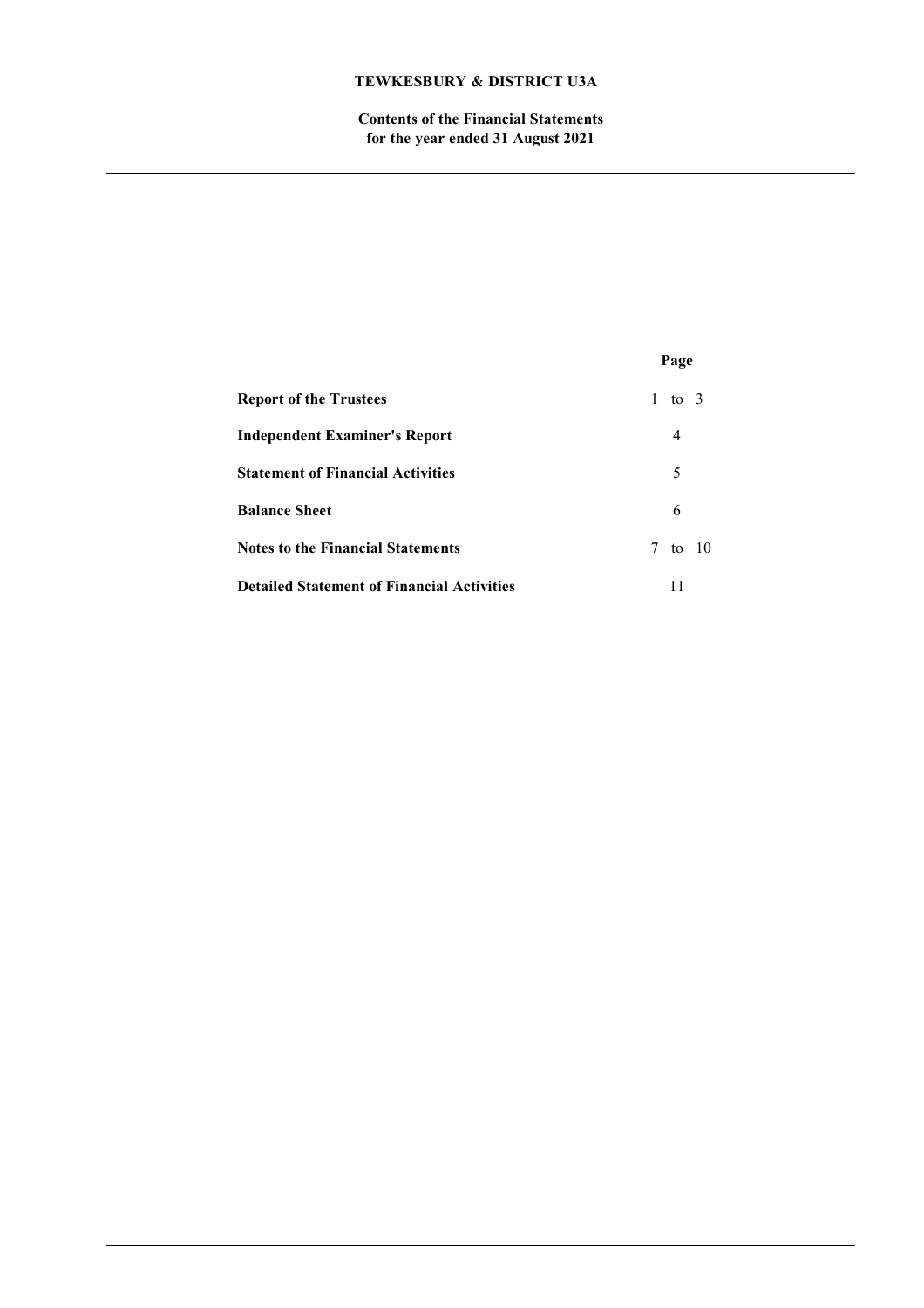## **Report of the Trustees for the year ended 31 August 2021**

The Trustees present their report with the financial statements of the charity for the year ended 31 August 2021. The Trustees have adopted the provisions of Accounting and Reporting by Charities: Statement of Recommended Practice applicable to charities preparing their accounts in accordance with the Financial Reporting Standard applicable in the UK and Republic of Ireland (FRS 102)(effective 1 January 2015).

# **OBJECTIVES AND ACTIVITIES**

## **Objectives and aims**

The organisation provides educational and recreational services for those who are no longer in full time employment. This is done mainly through small self-help groups.

## Objectives are:

The advancement of education and, in particular, the education of older people and those who are retired from full time work by all means, including associated activities conducive to learning and personal development (revised at AGM December 2018)

## Public benefit:

The Trustees have due regard to the guidance on public benefit published by the Charity Commission and believe the objectives meet this guidance and that the activities support the objectives.

## **ACHIEVEMENT AND PERFORMANCE**

### **Charitable activities**

The Charity delivers what we aim to do i.e. bring education and social contact and activities to those who are no longer in work through more than 30 regular interest groups.

We are run by members, for members and with members.

Current membership is 627, and it has been recognised by health professionals that those of the  $60 +$  demographic group who are gainfully occupied live longer and remain fitter.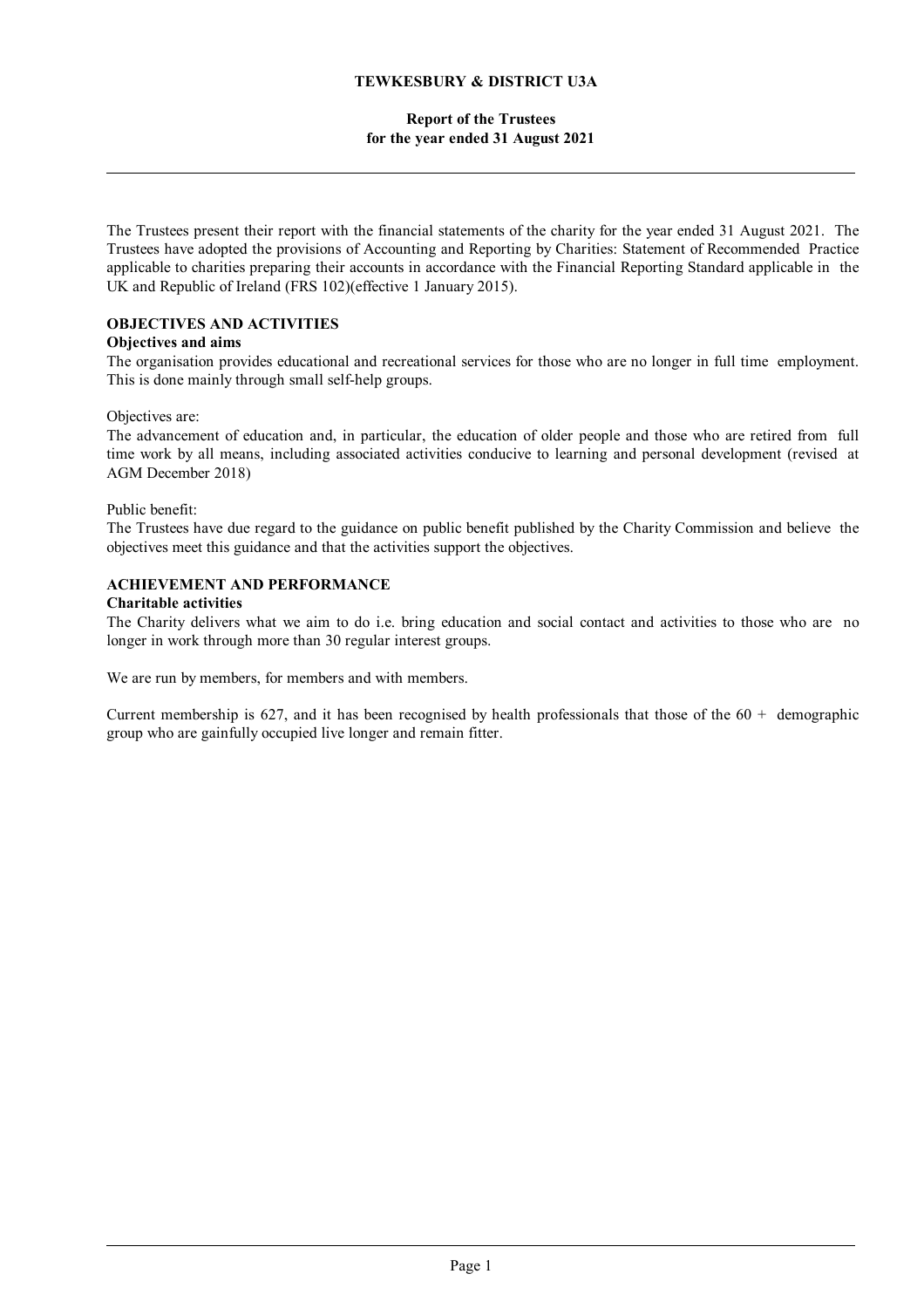### **Report of the Trustees for the year ended 31 August 2021**

#### **FINANCIAL REVIEW Financial position**

The Trustees continue with the view that the total reserves should strive to be close to 6 months operating costs plus any likely major equipment replacements.

A planned review of the membership fee has been postponed owing to the outbreak of the Coronavirus pandemic which has curtailed income not only from membership fees but also from Group attendance fees, with all activities having ceased in mid-March 2020 in accordance with government directives. This situation has remained basically unchanged in 2021.

We hold sufficient reserves to cover ongoing Administration costs for at least 6 months and, in order to preserve social interaction, we are continuing to produce a regular magazine to keep our members in touch. Members are also being encouraged to continue with their activities, where possible, using the internet and some groups are already holding meetings using video conferencing.From 19th July 2021 some in-person activities have slowly restarted but it is likely to be some time before group activities, and numbers attending activities, resume to pre-pandemic levels.

The Trustees have kept formal budgets in place against which they are recording monies spent and the accounting systems have regular checks and balances in place although the uncertainty of the duration of the pandemic means that predicting future financial trends is difficult.

An automated membership system to enable members to both join and renew online was set up 5 years ago and is available through our web site and we continue to encourage those members with internet access to use this cost-effective system.

Overall, the Trustees consider the current financial state of affairs to be satisfactory given the current economic climate but are conscious of the need to keep all funding options and all service provision under review.

## **STRUCTURE, GOVERNANCE AND MANAGEMENT**

### **Governing document**

The organisation is unincorporated by standard registration and registered as a charity on 30 November 1993. The Charity was registered under a constitution adopted on 9 February 1993 and amended on 14 October 2002 and further amended on 10 December 2018.

### **Recruitment and appointment of new trustees**

The Trustees assume their duties on election to the Committee and are voted by the members at the Annual General Meeting each year. They are appointed by majority vote on the basis that at least 10% of the members are present.

**REFERENCE AND ADMINISTRATIVE DETAILS Registered Charity number** 1029447

**Principal address** 3 Union Place Tewkesbury Gloucestershire GL20 5RE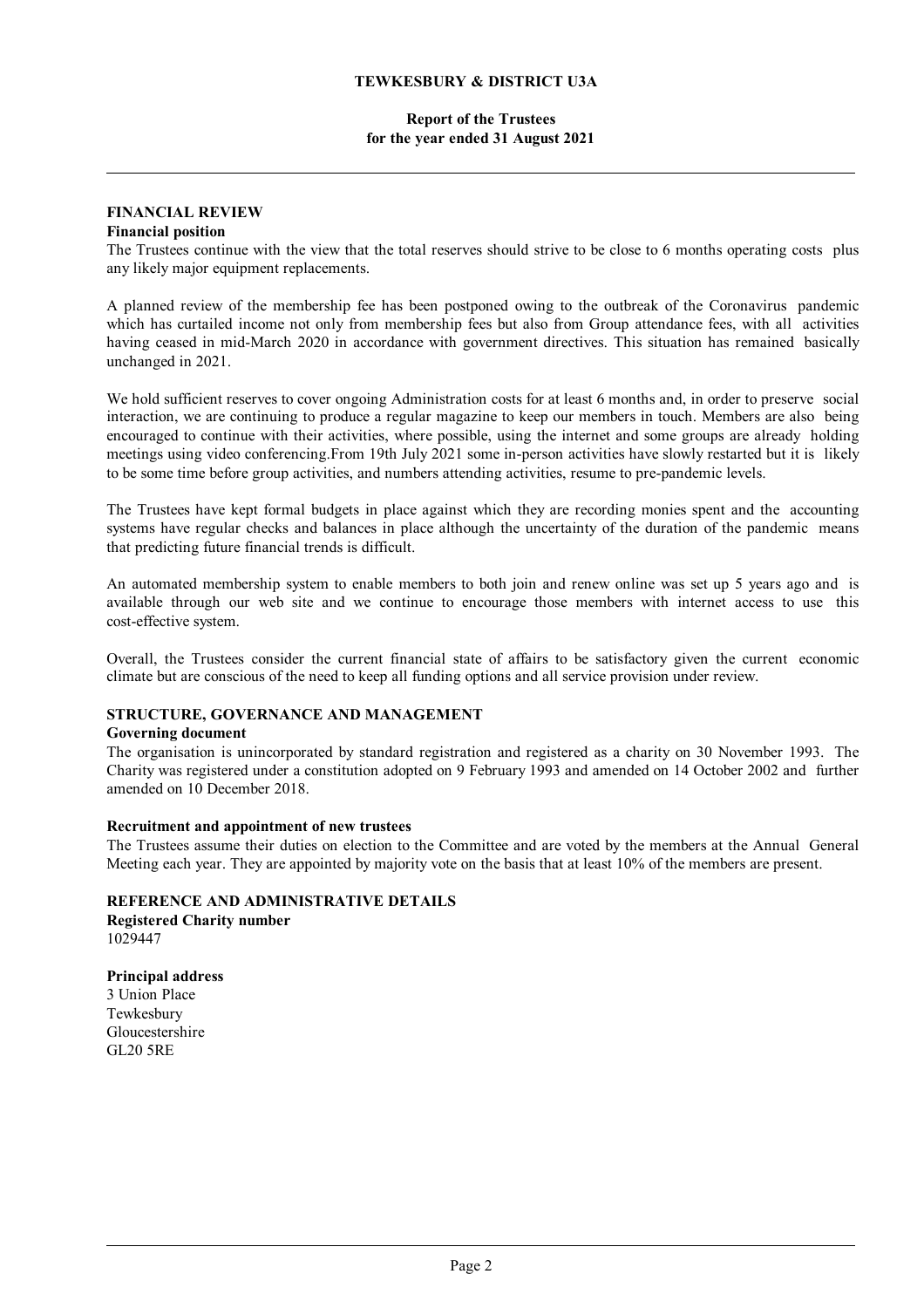## **Report of the Trustees for the year ended 31 August 2021**

### **Trustees**

F Valentine (resigned 14/12/20) T Clynes (resigned 14/12/20) C Price (resigned 14/12/20) B Minett-Smith (resigned 14/12/20) S Channing M Mulrenan S Murdoch H Bennett L Offer D Fraser I Barber G Griffiths S Benge (resigned 14/12/20) S D Franklin (appointed 14/12/20) J Gowthorpe (appointed 14/12/20) N Leyden (appointed 14/12/20) R Hart (appointed 14/12/20)

### **Independent Examiner**

Haines Watts Worcester Limited First Floor Saggar House Princes Drive Worcester WR1 2PG

Approved by order of the board of trustees on ............................................. and signed on its behalf by:

....................................................................

S D Franklin - Trustee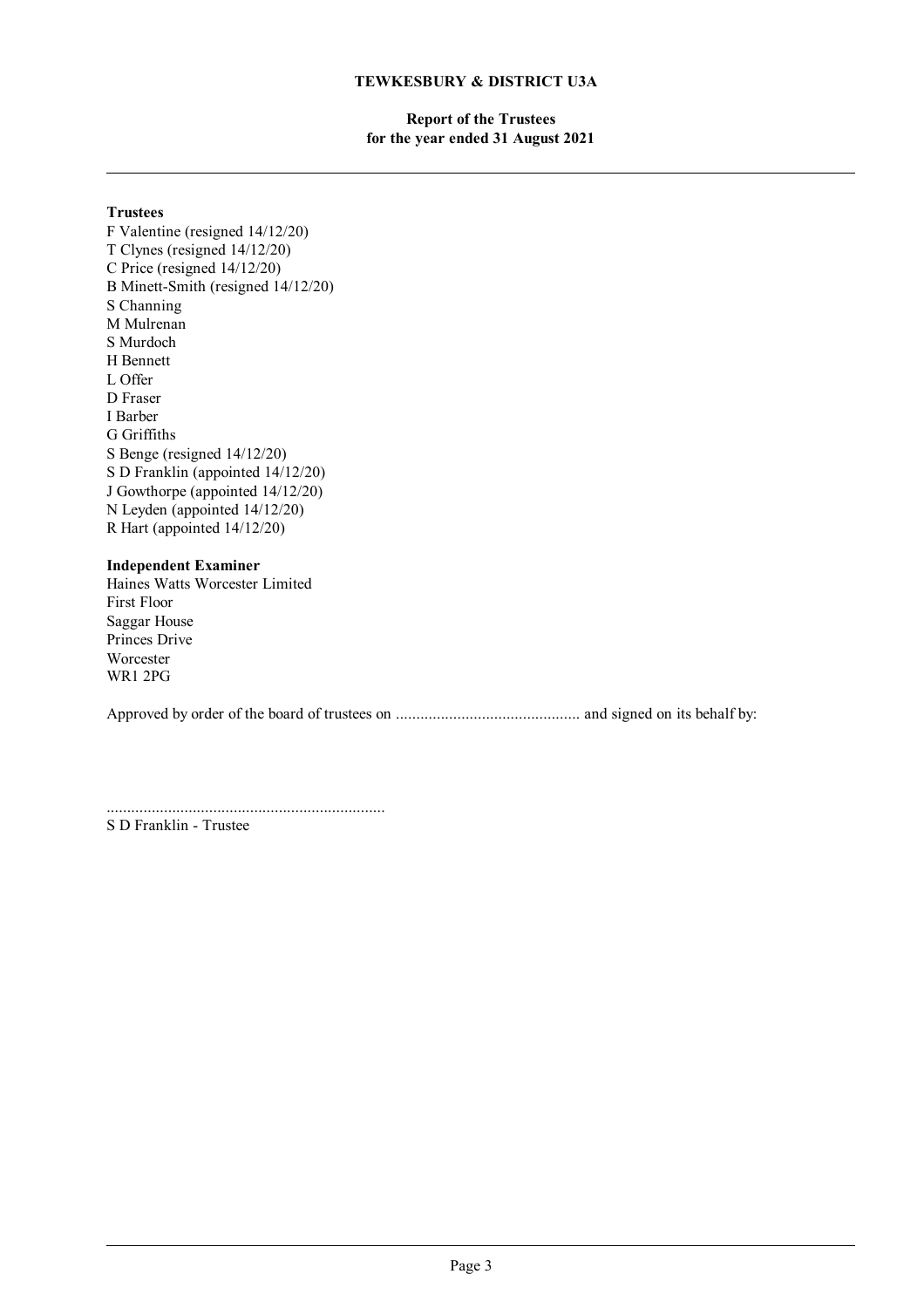#### **Independent examiner's report to the trustees of Tewkesbury & District U3A**

I report to the charity trustees on my examination of the accounts of Tewkesbury & District U3A (the Trust) for the year ended 31 August 2021.

#### **Responsibilities and basis of report**

As the charity trustees of the Trust you are responsible for the preparation of the accounts in accordance with the requirements of the Charities Act 2011 ('the Act').

I report in respect of my examination of the Trust's accounts carried out under section 145 of the Act and in carrying out my examination I have followed all applicable Directions given by the Charity Commission under section 145(5)(b) of the Act.

#### **Independent examiner's statement**

I have completed my examination. I confirm that no material matters have come to my attention in connection with the examination giving me cause to believe that in any material respect:

- 1. accounting records were not kept in respect of the Trust as required by section 130 of the Act; or
- 2. the accounts do not accord with those records; or
- 3. the accounts do not comply with the applicable requirements concerning the form and content of accounts set out in the Charities (Accounts and Reports) Regulations 2008 other than any requirement that the accounts give a true and fair view which is not a matter considered as part of an independent examination.

I have no concerns and have come across no other matters in connection with the examination to which attention should be drawn in this report in order to enable a proper understanding of the accounts to be reached.

J A Howard FCA FCCA Haines Watts Worcester Limited First Floor Saggar House Princes Drive Worcester WR1 2PG

Date: .............................................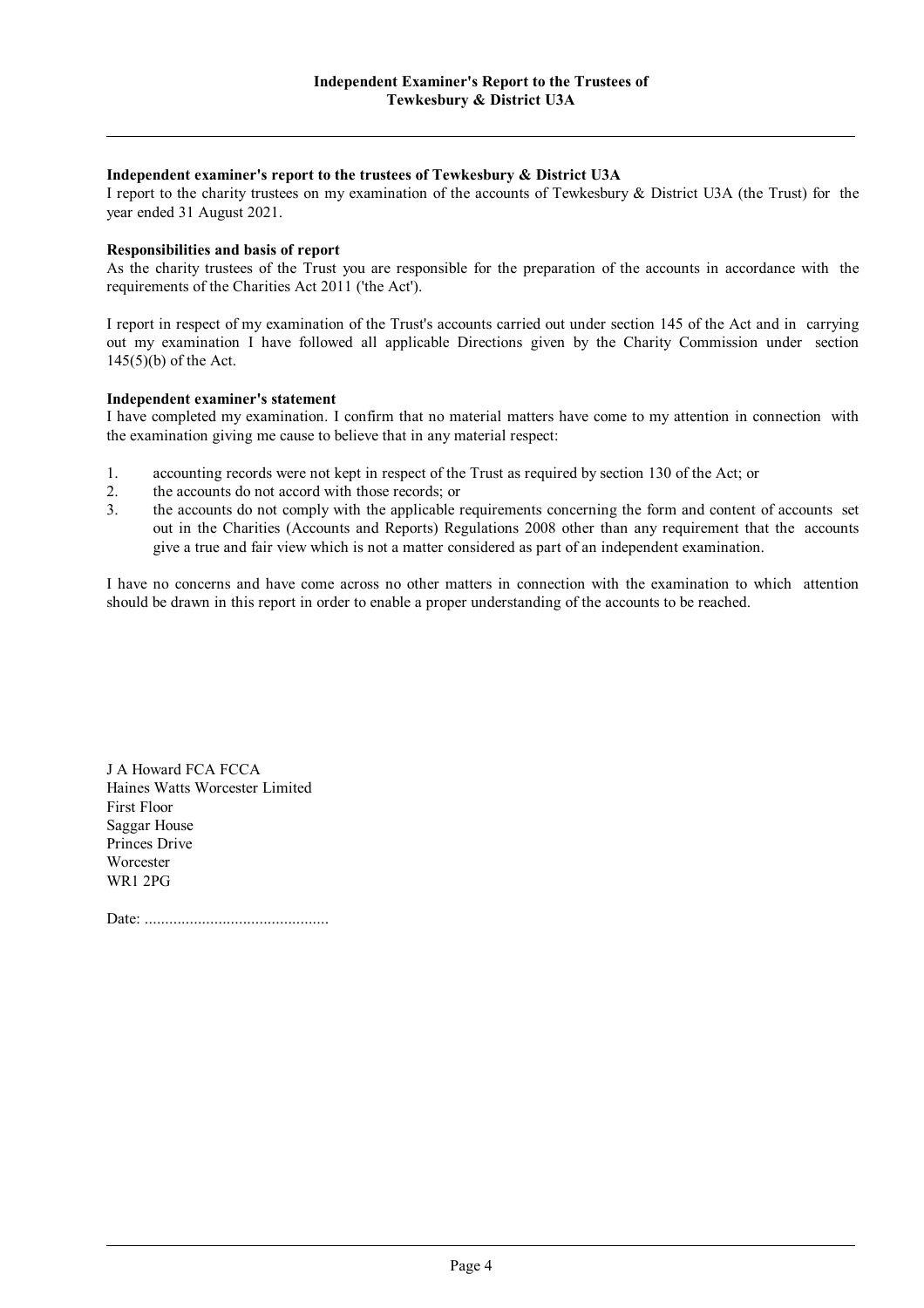## **Statement of Financial Activities for the year ended 31 August 2021**

| <b>INCOME AND ENDOWMENTS FROM</b>               | <b>Notes</b>                     | 2021<br>Unrestricted<br>fund<br>$\pounds$ | 2020<br>Total<br>funds<br>$\frak{L}$ |
|-------------------------------------------------|----------------------------------|-------------------------------------------|--------------------------------------|
| Donations and legacies                          |                                  | 257                                       | 6,894                                |
| Other trading activities<br>Investment income   | $\overline{c}$<br>$\overline{3}$ | 1,491<br>53                               | 15,644<br>210                        |
| <b>Total</b>                                    |                                  | 1,801                                     | 22,748                               |
| <b>EXPENDITURE ON</b><br>Raising funds<br>Other |                                  | 3,200<br>4,693                            | 15,591<br>7,092                      |
| <b>Total</b><br>NET INCOME/(EXPENDITURE)        |                                  | 7,893<br>(6,092)                          | 22,683<br>65                         |
| <b>RECONCILIATION OF FUNDS</b>                  |                                  |                                           |                                      |
| <b>Total funds brought forward</b>              |                                  | 30,359                                    | 30,294                               |
| <b>TOTAL FUNDS CARRIED FORWARD</b>              |                                  | 24,267                                    | 30,359                               |

The notes form part of these financial statements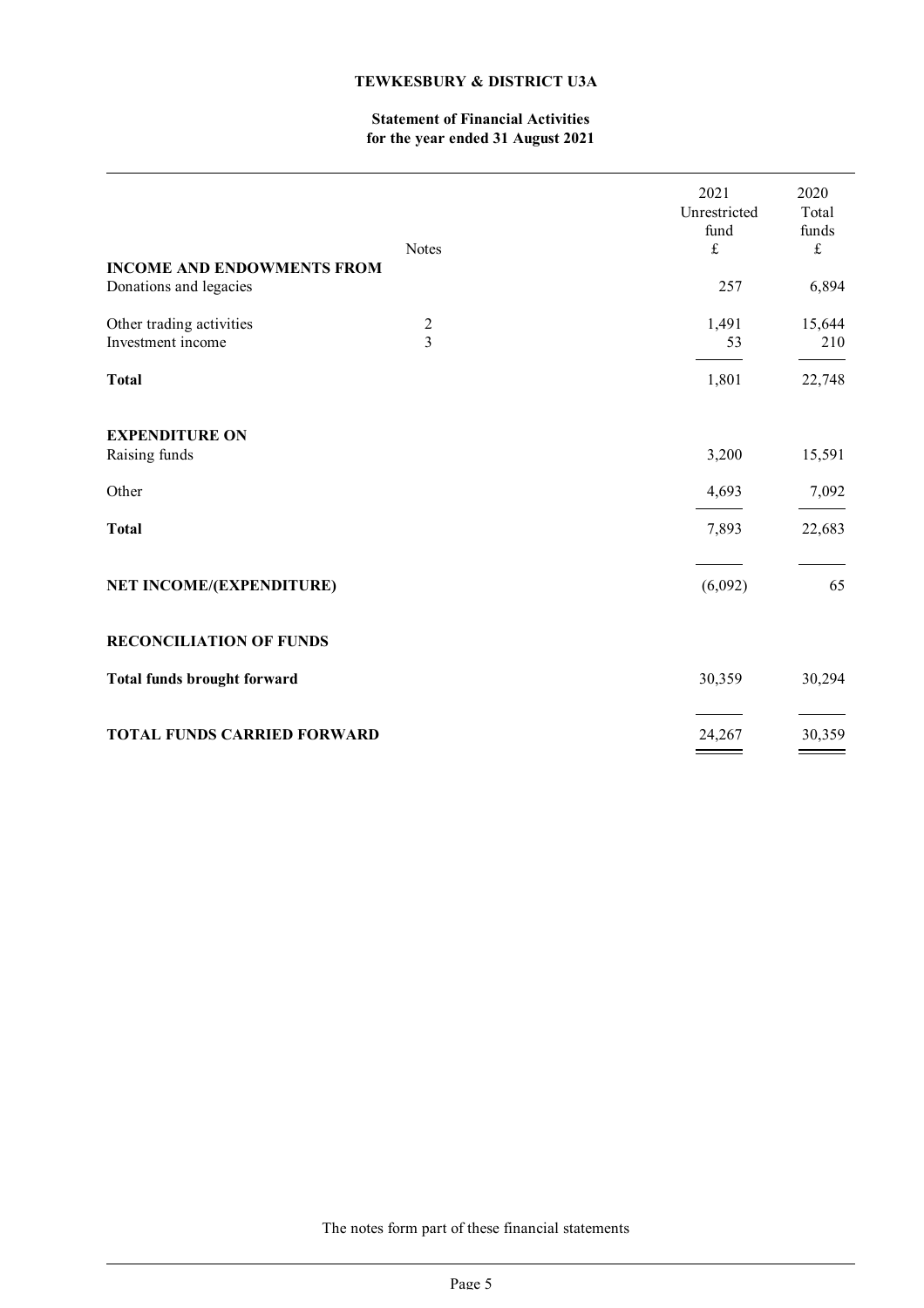## **Balance Sheet 31 August 2021**

|                                                         | <b>Notes</b> | 2021<br>Unrestricted<br>fund<br>$\pounds$ | 2020<br>Total<br>funds<br>$\pounds$ |
|---------------------------------------------------------|--------------|-------------------------------------------|-------------------------------------|
| <b>FIXED ASSETS</b>                                     |              |                                           |                                     |
| Tangible assets                                         | 5            | 595                                       | 404                                 |
| <b>CURRENT ASSETS</b>                                   |              |                                           |                                     |
| Debtors                                                 | 6            | 1,478                                     |                                     |
| Cash at bank and in hand                                |              | 22,337                                    | 29,995                              |
|                                                         |              | 23,815                                    | 29,995                              |
| <b>CREDITORS</b><br>Amounts falling due within one year | 7            | (143)                                     | (40)                                |
|                                                         |              |                                           |                                     |
| <b>NET CURRENT ASSETS</b>                               |              | 23,672                                    | 29,955                              |
| <b>TOTAL ASSETS LESS CURRENT</b>                        |              |                                           |                                     |
| <b>LIABILITIES</b>                                      |              | 24,267                                    | 30,359                              |
| <b>NET ASSETS</b>                                       |              | 24,267                                    | 30,359                              |
| <b>FUNDS</b>                                            | 8            |                                           |                                     |
| Unrestricted funds                                      |              | 24,267                                    | 30,359                              |
| <b>TOTAL FUNDS</b>                                      |              | 24,267                                    | 30,359                              |
|                                                         |              |                                           |                                     |

The financial statements were approved by the Board of Trustees and authorised for issue on ............................................. and were signed on its behalf by:

.............................................

S D Franklin - Trustee

The notes form part of these financial statements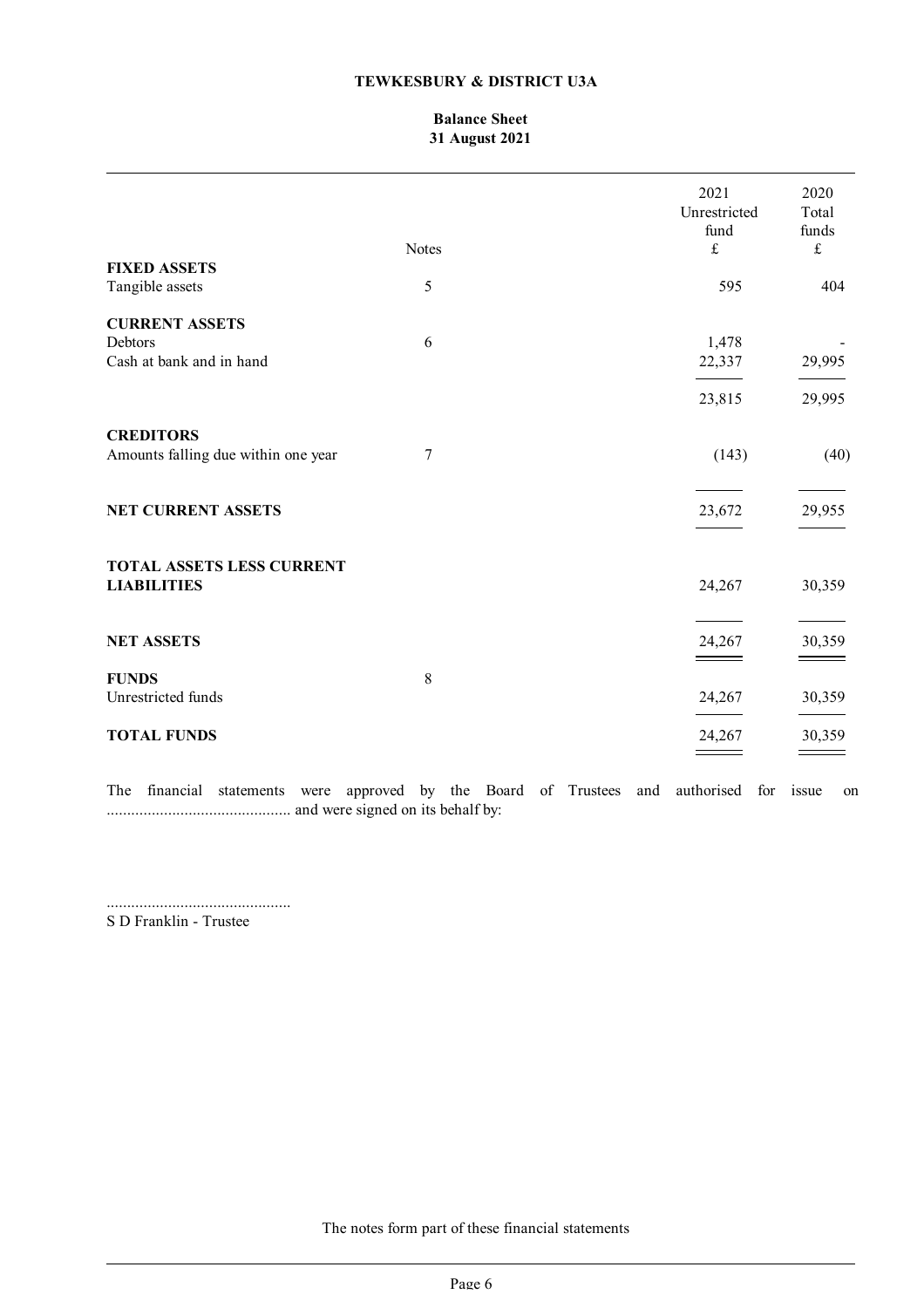**Notes to the Financial Statements for the year ended 31 August 2021**

### **1. ACCOUNTING POLICIES**

## **Basis of preparing the financial statements**

The financial statements of the charity, which is a public benefit entity under FRS 102, have been prepared in accordance with the Charities SORP (FRS 102) 'Accounting and Reporting by Charities: Statement of Recommended Practice applicable to charities preparing their accounts in accordance with the Financial Reporting Standard applicable in the UK and Republic of Ireland (FRS 102) (effective 1 January 2019)', Financial Reporting Standard 102 'The Financial Reporting Standard applicable in the UK and Republic of Ireland' and the Charities Act 2011. The financial statements have been prepared under the historical cost convention.

#### **Income**

All income is recognised in the Statement of Financial Activities once the charity has entitlement to the funds, it is probable that the income will be received and the amount can be measured reliably.

### **Expenditure**

Liabilities are recognised as expenditure as soon as there is a legal or constructive obligation committing the charity to that expenditure, it is probable that a transfer of economic benefits will be required in settlement and the amount of the obligation can be measured reliably. Expenditure is accounted for on an accruals basis and has been classified under headings that aggregate all cost related to the category. Where costs cannot be directly attributed to particular headings they have been allocated to activities on a basis consistent with the use of resources.

### **Tangible fixed assets**

Depreciation is provided at the following annual rates in order to write off each asset over its estimated useful life.

Computer equipment - 33% on cost

#### **Taxation**

The charity is exempt from tax on its charitable activities.

#### **Fund accounting**

Unrestricted funds can be used in accordance with the charitable objectives at the discretion of the trustees.

Restricted funds can only be used for particular restricted purposes within the objects of the charity. Restrictions arise when specified by the donor or when funds are raised for particular restricted purposes.

Further explanation of the nature and purpose of each fund is included in the notes to the financial statements.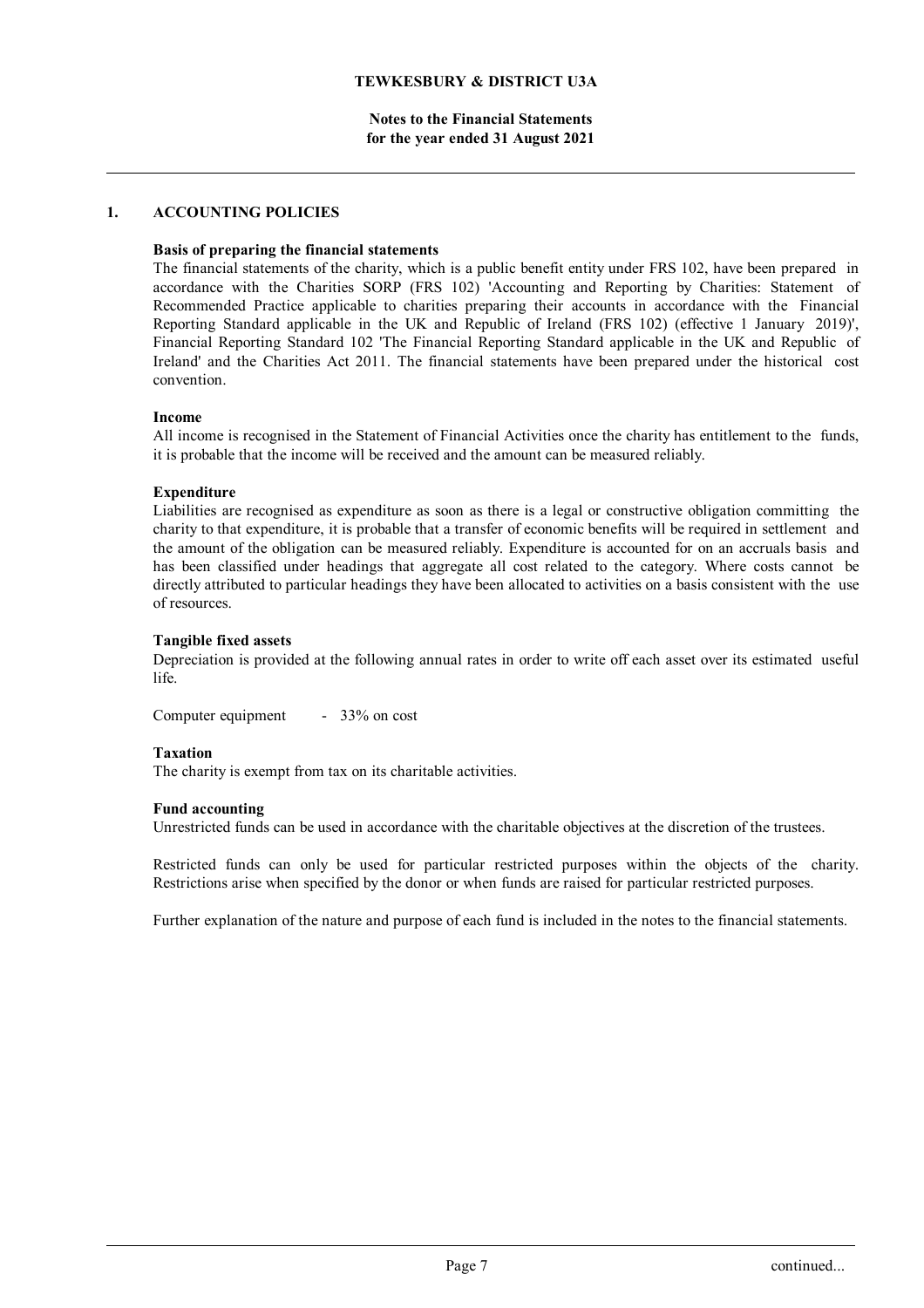## **Notes to the Financial Statements - continued for the year ended 31 August 2021**

### **2. OTHER TRADING ACTIVITIES**

|    |                               | 2021  | 2020   |
|----|-------------------------------|-------|--------|
|    |                               | £     | £      |
|    | Events                        |       | 3,246  |
|    | Groups                        | 1,491 | 12,176 |
|    | Sundries                      |       | 222    |
|    |                               | 1,491 | 15,644 |
| 3. | <b>INVESTMENT INCOME</b>      |       |        |
|    |                               | 2021  | 2020   |
|    |                               | £     | t      |
|    | <b>Bank Interest Received</b> | 53    | 210    |
|    |                               |       |        |

## **4. TRUSTEES' REMUNERATION AND BENEFITS**

There were no trustees' remuneration or other benefits for the year ended 31 August 2021 nor for the year ended 31 August 2020.

## **Trustees' expenses**

During the year, combined business expenses of £120 (2020: £740) were reimbursed to 3 Trustees (2020: 8 Trustees).

## **5. TANGIBLE FIXED ASSETS**

|                                                               | Computer<br>equipment<br>£ |
|---------------------------------------------------------------|----------------------------|
| <b>COST</b><br>At 1 September 2020<br>Additions               | 1,250<br>414               |
| At 31 August 2021                                             | 1,664                      |
| <b>DEPRECIATION</b><br>At 1 September 2020<br>Charge for year | 846<br>223                 |
| At 31 August 2021                                             | 1,069                      |
| <b>NET BOOK VALUE</b><br>At 31 August 2021                    | 595                        |
| At 31 August 2020                                             | 404                        |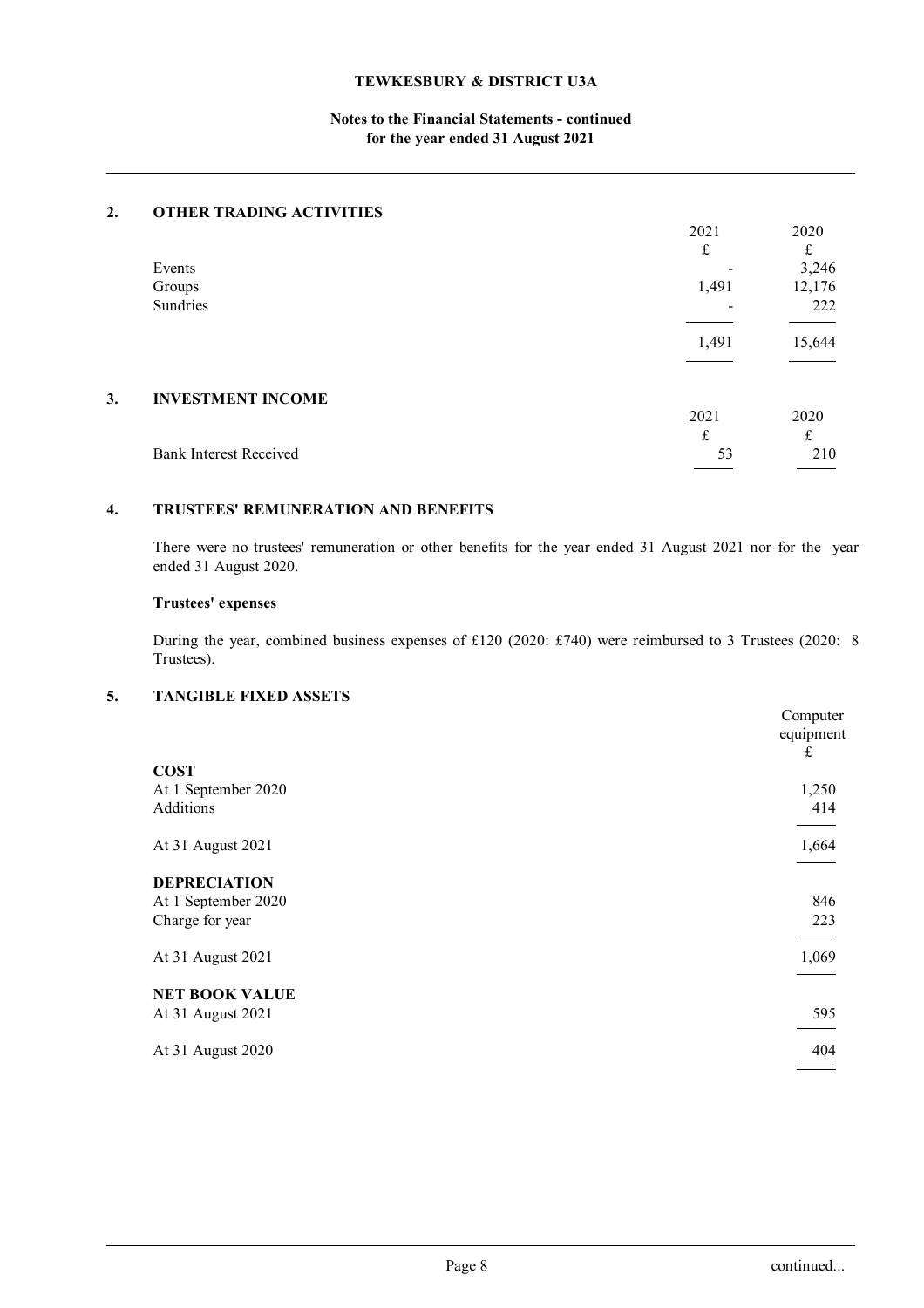## **Notes to the Financial Statements - continued for the year ended 31 August 2021**

| 6. | DEBTORS: AMOUNTS FALLING DUE WITHIN ONE YEAR                 |                                                                                                                                                                                                                                                                                                                                                                                                                                                                                              | 2021                                | 2020                              |
|----|--------------------------------------------------------------|----------------------------------------------------------------------------------------------------------------------------------------------------------------------------------------------------------------------------------------------------------------------------------------------------------------------------------------------------------------------------------------------------------------------------------------------------------------------------------------------|-------------------------------------|-----------------------------------|
|    | Prepayments and accrued income                               |                                                                                                                                                                                                                                                                                                                                                                                                                                                                                              | $\pounds$<br>1,478                  | $\pounds$                         |
| 7. | <b>CREDITORS: AMOUNTS FALLING DUE WITHIN ONE YEAR</b>        |                                                                                                                                                                                                                                                                                                                                                                                                                                                                                              | 2021                                | 2020                              |
|    | Trade creditors                                              |                                                                                                                                                                                                                                                                                                                                                                                                                                                                                              | $\pounds$<br>143                    | $\pounds$<br>40                   |
| 8. | <b>MOVEMENT IN FUNDS</b>                                     |                                                                                                                                                                                                                                                                                                                                                                                                                                                                                              | Net                                 |                                   |
|    |                                                              | At 1.9.20<br>$\pounds$                                                                                                                                                                                                                                                                                                                                                                                                                                                                       | movement<br>in funds<br>$\mathbf f$ | At<br>31.8.21<br>$\pounds$        |
|    | <b>Unrestricted funds</b><br>General fund                    | 30,359                                                                                                                                                                                                                                                                                                                                                                                                                                                                                       | (6,092)                             | 24,267                            |
|    | <b>TOTAL FUNDS</b>                                           | 30,359                                                                                                                                                                                                                                                                                                                                                                                                                                                                                       | (6,092)                             | 24,267                            |
|    | Net movement in funds, included in the above are as follows: |                                                                                                                                                                                                                                                                                                                                                                                                                                                                                              |                                     |                                   |
|    |                                                              | Incoming<br>resources<br>$\mathfrak{L}% _{F}=\mathfrak{L}_{F,\mathbb{R}}\times\mathfrak{L}_{F,\mathbb{R}}\times\mathfrak{L}_{F,\mathbb{R}}\times\mathfrak{L}_{F,\mathbb{R}}\times\mathfrak{L}_{F,\mathbb{R}}\times\mathfrak{L}_{F,\mathbb{R}}\times\mathfrak{L}_{F,\mathbb{R}}\times\mathfrak{L}_{F,\mathbb{R}}\times\mathfrak{L}_{F,\mathbb{R}}\times\mathfrak{L}_{F,\mathbb{R}}\times\mathfrak{L}_{F,\mathbb{R}}\times\mathfrak{L}_{F,\mathbb{R}}\times\mathfrak{L}_{F,\mathbb{R}}\times\$ | Resources<br>expended<br>£          | Movement<br>in funds<br>$\pounds$ |
|    | <b>Unrestricted funds</b><br>General fund                    | 1,801                                                                                                                                                                                                                                                                                                                                                                                                                                                                                        | (7, 893)                            | (6,092)                           |
|    | <b>TOTAL FUNDS</b>                                           | 1,801                                                                                                                                                                                                                                                                                                                                                                                                                                                                                        | (7, 893)                            | (6,092)                           |
|    | Comparatives for movement in funds                           |                                                                                                                                                                                                                                                                                                                                                                                                                                                                                              |                                     |                                   |
|    |                                                              | At 1.9.19<br>$\pounds$                                                                                                                                                                                                                                                                                                                                                                                                                                                                       | Net<br>movement<br>in funds<br>£    | At<br>31.8.20<br>$\pounds$        |
|    | <b>Unrestricted funds</b><br>General fund                    | 30,294                                                                                                                                                                                                                                                                                                                                                                                                                                                                                       | 65                                  | 30,359                            |
|    | <b>TOTAL FUNDS</b>                                           | 30,294                                                                                                                                                                                                                                                                                                                                                                                                                                                                                       | 65                                  | 30,359                            |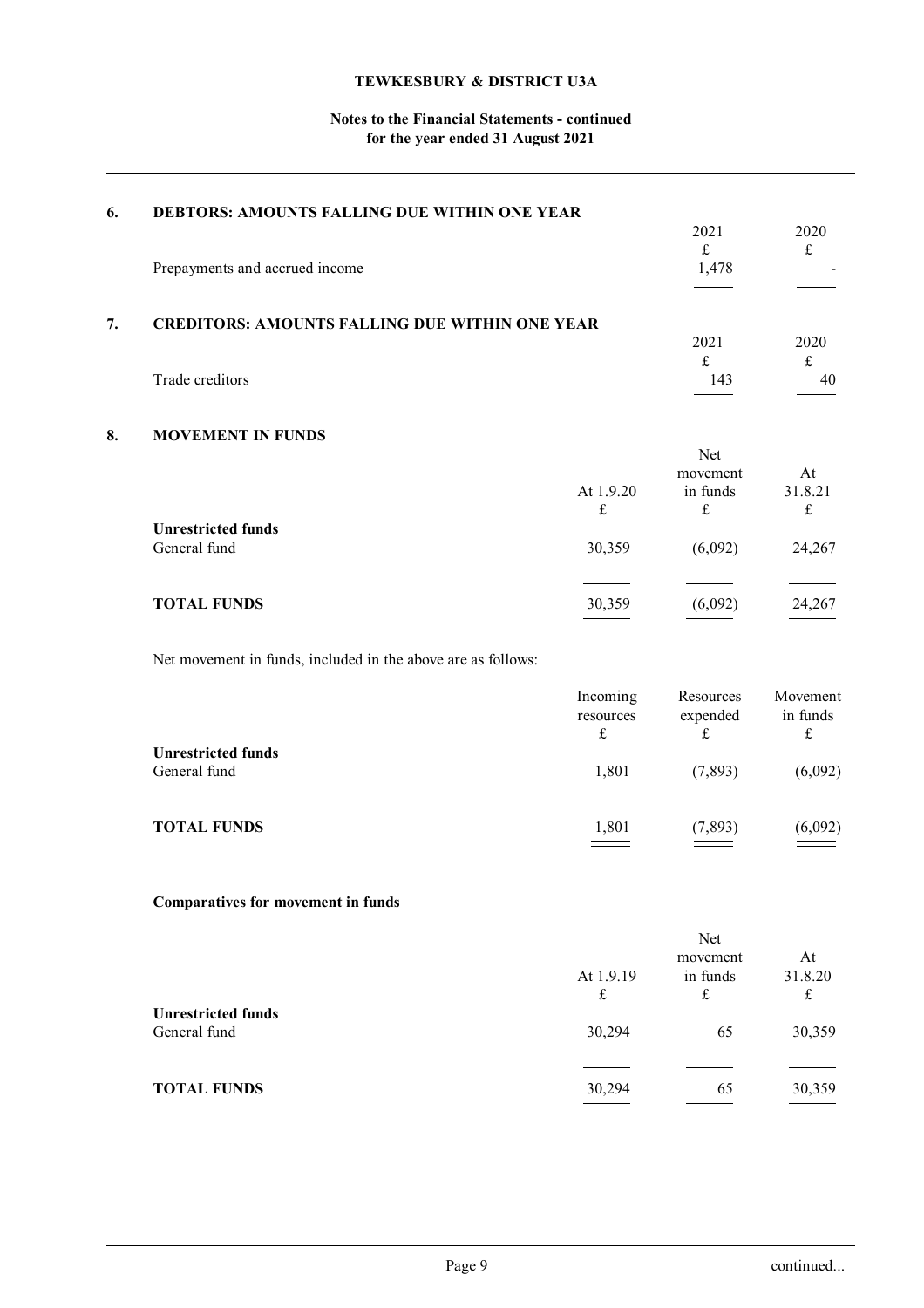## **Notes to the Financial Statements - continued for the year ended 31 August 2021**

## **8. MOVEMENT IN FUNDS - continued**

Comparative net movement in funds, included in the above are as follows:

|                                           | Incoming<br>resources<br>£ | Resources<br>expended | Movement<br>in funds |
|-------------------------------------------|----------------------------|-----------------------|----------------------|
| <b>Unrestricted funds</b><br>General fund | 22,748                     | (22, 683)             | 65                   |
| <b>TOTAL FUNDS</b>                        | 22,748                     | (22, 683)             | 65                   |

## **9. RELATED PARTY DISCLOSURES**

There were no related party transactions for the year ended 31 August 2021.